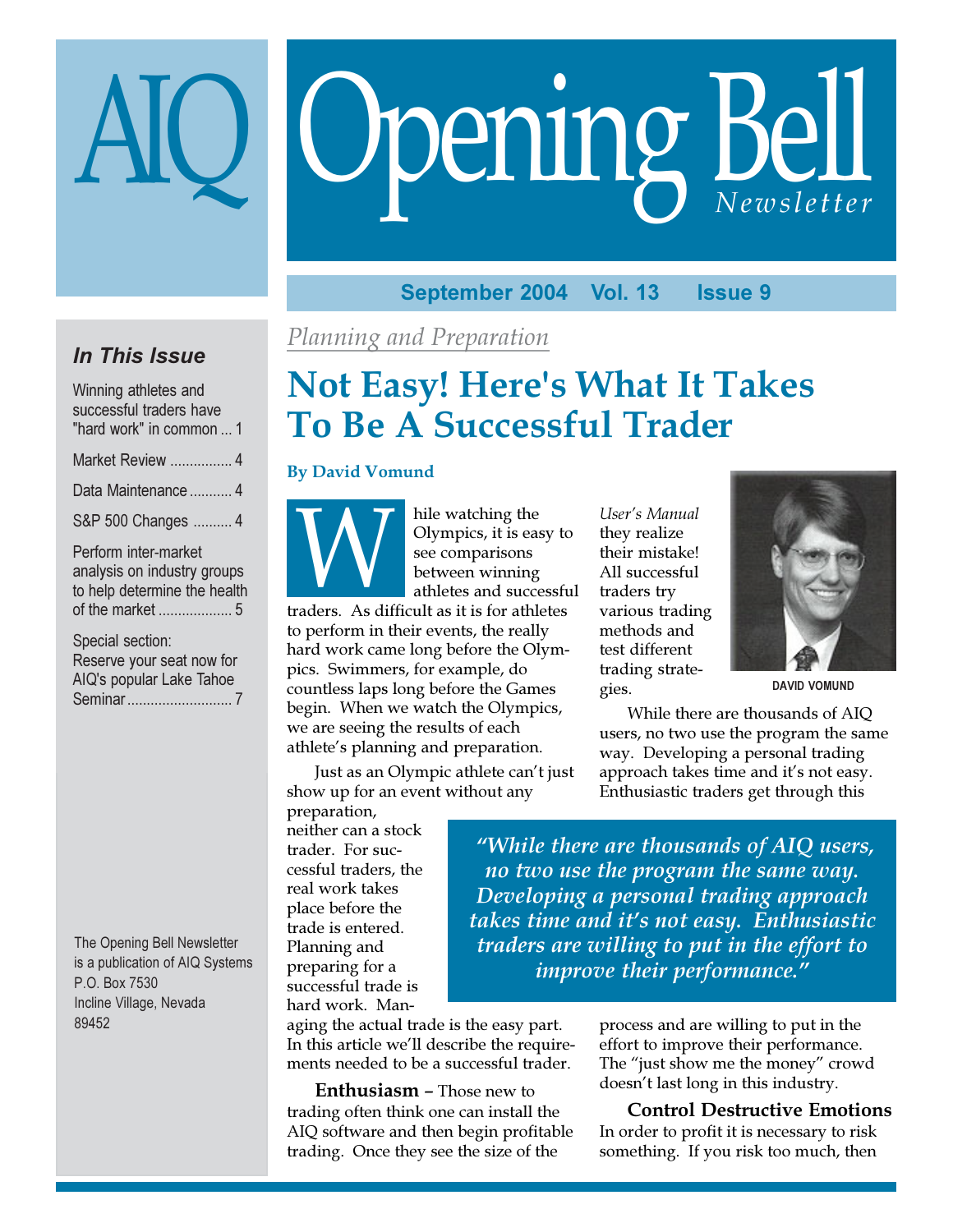## September 2004

## **AIQ Opening Bell**

emotions take over and you make decisions based on fear. Each trader learns his risk tolerance, whether greed or fear is dominant. Those dominated by greed better make sure that they have a solid stop mechanism. Those who are dominated by fear need to find a confident and positive attitude. Visualize successful trades. You often get what you believe.

Learning to tolerate the uncertainty in order to succeed is essential. Sometimes, this means riding down a drawdown. The more often you have a drawdown the more you'll be able to accept it. The same is true for selling stocks at a loss. If your ego is too big and it is hard to sell for a loss, then it might be good to have a lot of losses. The more often you sell for a loss, the easier it will be. The easier it is, the sooner you'll get out next time.

Have a Trading Plan - Do you buy stocks high or are you a bottom-fisher? What part of the chart do you like? Where in the cycle of the chart are you likely to buy and sell? Are there certain indicators that you most often use?

## **AIQ Opening Bell Newsletter**

**David Vomund, Publisher G.R. Barbor, Editor** P.O. Box 7530 Incline Village, NV 89452

AIQ Opening Bell does not intend to make trading recommendations, nor do we publish, keep or claim any track records. It is designed as a serious tool to aid investors in their trading decisions through the use of AIQ software and an increased familiarity with technical indicators and trading strategies. AIO reserves the right to use or edit submissions.

While the information in this newsletter is believed to be reliable, accuracy cannot be guaranteed. Past performance does not guarantee future results.

© 1992-2004, AIQ Systems



Figure 1. Daily chart of Novell. In late May, stock fell below support completing the descending triangle pattern shown. On this day, a short-seller may have opted to take a short position.

These are the types of questions that need to be asked when developing a trading plan.

A trading plan describes your approach(es) to trading. It describes when you buy and when you sell. It describes the trading model(s) that are used in stock selection. It describes position

size. Expert Design Studio backtests will help answer these questions. The plan should be in writing but it will change over time. Successful traders will agree that over time the changes become fewer and fewer.

## **Have a Proper Position**

**Size - Even the best stock selection** system will have losing trades. If you take too large a risk on too few trades, your plan may not have the ability to endure. Having a proper position size is important in managing risk. Most people should equalize the risk on all trades by using an equal dollar amount for each trade. This may vary from 0.5% of their account to 10% of their trading

"If your ego is too big and it is hard to sell for a loss, then it might be good to have a lot of losses. The more often you sell for a loss, the easier it will be. The easier it is, the sooner you'll get out next time."

> account. By equalizing the risk, you are eliminating the desire to "go big" based on your gut instinct.

> **Manage the Trade - Many** times, managing a trade means sitting on your hands and doing nothing. Resist the urge to exit a trade before your trading plan's exit strategy tells you to. Follow your trading plan and let the stock hit your chosen target, time period, or stop level before exiting. If you exit early, it should be a result of a disciplined rule.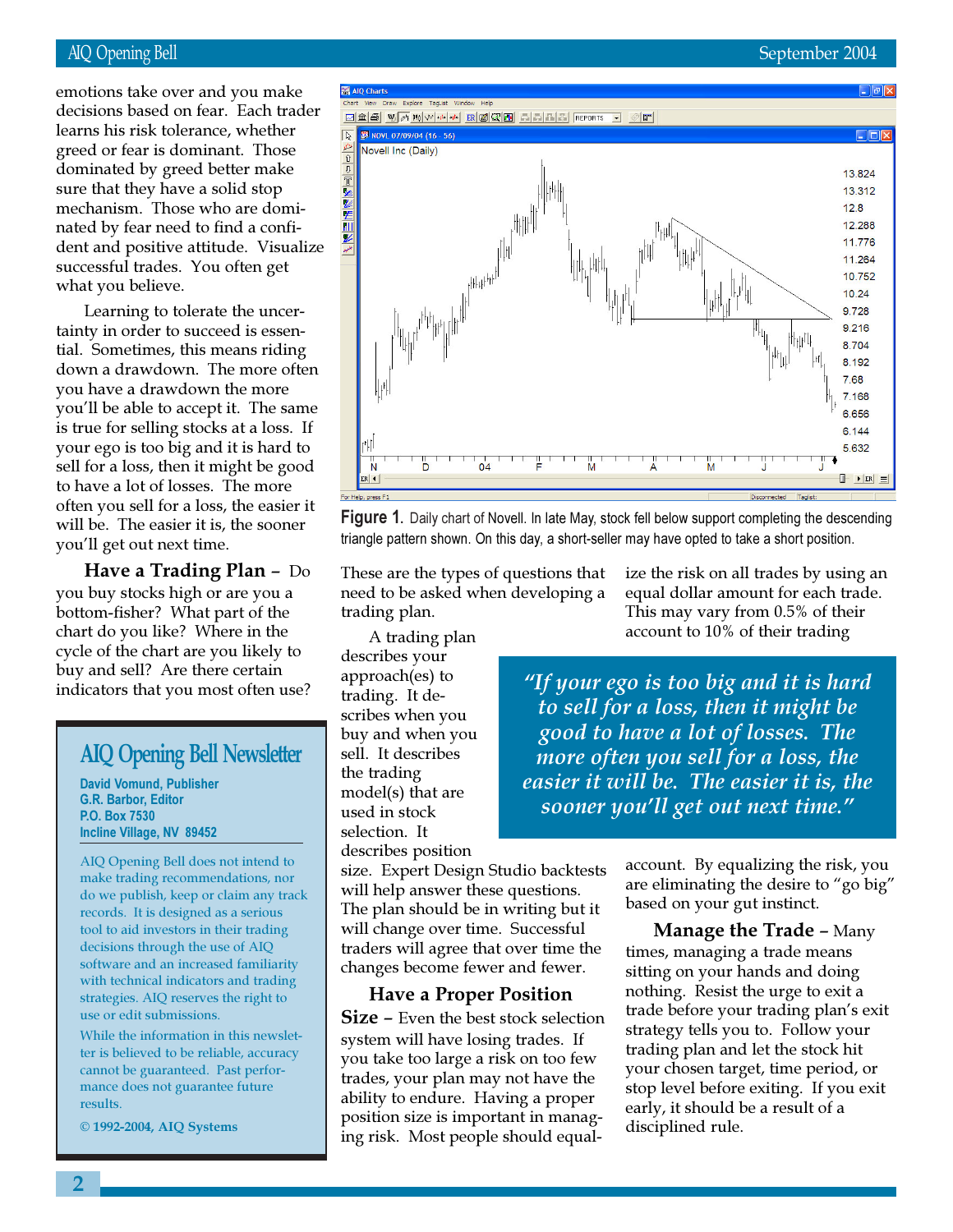## September 2004

An example of a possible trade is shown in **Figure 1**. If you're using a breakout system, then Novell (NOVL) may have appeared on your bearish list. On May 25 NOVL fell below support, completing a descending triangle pattern. A shortterm trader may have shorted on that day with a stop placed just above the horizontal trendline. One with a greater risk tolerance could place a stop just above the descending trendline.

In either case, the stop loss level should be chosen before entering the trade and it should be adhered to. In mid-June NOVL approached the horizontal trendline but did not trigger the stop. By following the system, the trader would close the trade due to a time or profit target trigger.

**Confidence –** Risk taking requires a certain amount of guts. Some traders gain confidence after successes and take on more risk. That's good. Confidence is gained from success, when you know what to do in all situations. When your trading portfolio has steady gains



Figure 2. Daily chart of EMC. Chart shows a descending triangle short-selling signal in mid-August. However, stock quickly reversed and stop loss was triggered just four days later.

then you will want to play bigger.

Confidence can also be gained from thorough backtesting. If you don't have confidence in a system, then you might abandon your system after a few losing trades.





Suppose you employ the shortselling technique shown in Figure 1 but your first trade is in EMC Corp (EMC). Figure 2 shows a similar descending triangle short-selling signal but in this case a stop loss is triggered four days after entering the trade. Without confidence that your system works, you might leave an effective system in search of better results.

## **Compare the Reward to**

**Risk –** Profit targets are hard to quantify but risk isn't. Where will a stop be placed and how much risk is involved. If the stock has more room to fall than to rise then it is not a good trade. In the descending triangle examples (Figures 1 and 2), the horizontal trendline stop represents a small loss while there is significant profit potential. The gains in Novell (Figure 1) more than offset the loss in EMC Corp (Figure  $2).$ 

**Figure 3** shows another example. On June 24 (see arrows) the S&P 500 was at the upper end of a trading range. To enter a long trade at this

## **AIQ Opening Bell**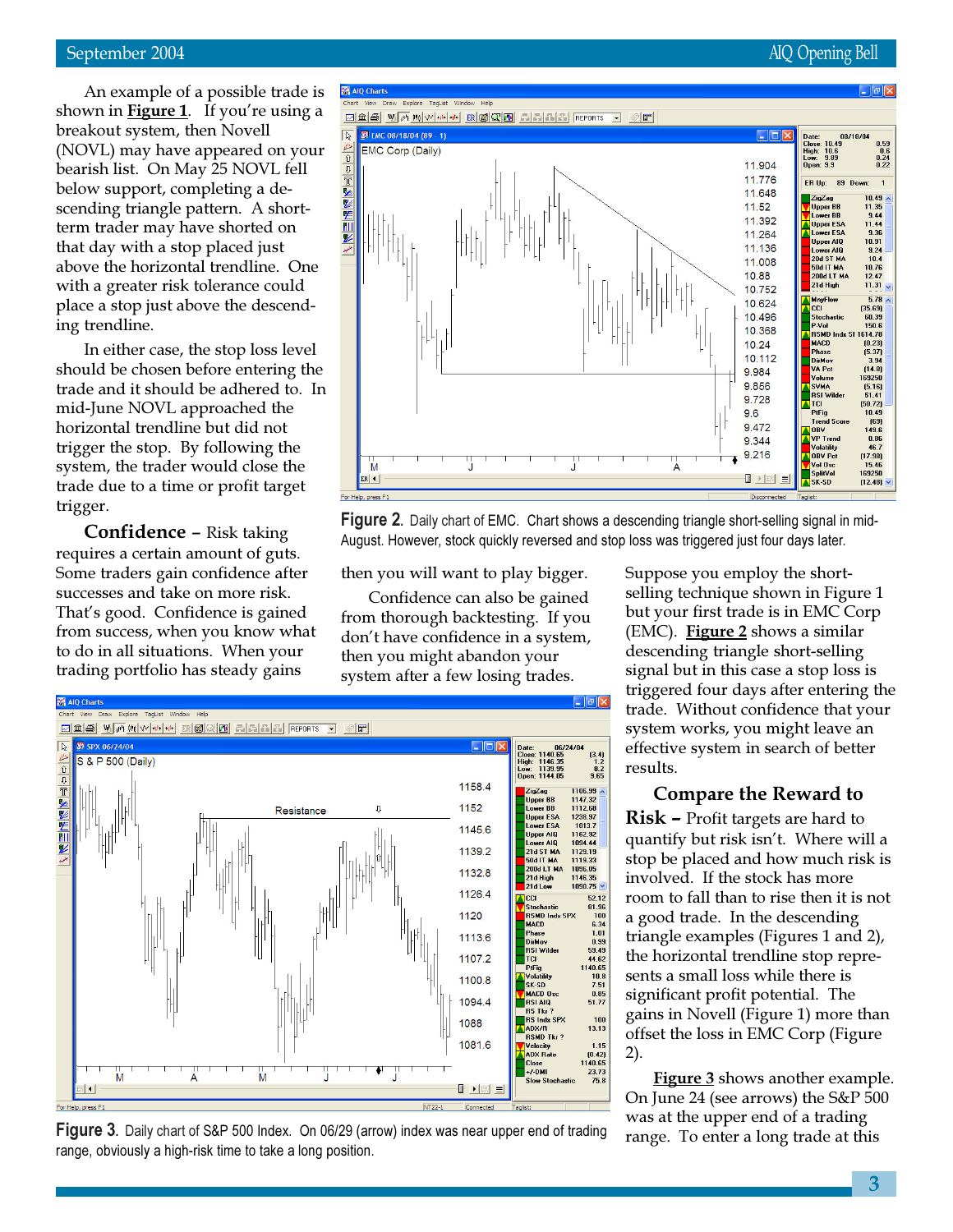#### **AIQ Opening Bell** Bell and the state of the state of the state of the state of the state of the state of the state of the Second

of the range. By going long, you are point makes no sense. The index is then it was a bad trade, even if the the the **MARKET REVIEW** against resistance but can fall 70 points before reaching the lower end betting on a breakout. Until the

then it was a bad trade*,* even if the trade was profitable.

By reviewing your trades, you'll develop a more disciplined approach. You will also see if your

"Having a proper position size is *important in managing risk. Most people* should equalize risk on all trades by using an equal dollar amount for each trade…By equalizing the risk, you are eliminating the desire to "go big" based on *uour gut instinct."* 

breakout happens*,* there is more room for the index to move lower than there is for the index to move higher.

All oir airs and the contract of the contract of the contract of the contract of the contract of the contract of the contract of the contract of the contract of the contract of the contract of the contract of the contract **Review Your Trades –** Did you follow your trading plan on the buy and sell side? Did you get out too fast or should you have added to the position? If you followed your trading plan but the stock was sold for a loss then it was a good trade. If you made exceptions to your plan

trading plan needs to be adjusted.  $\operatorname{It}$  is tempting to enter a trade without a proper plan or with little

preparation. Building a trading plan takes time, and it's not fun. It is essential for long-term success, however. It helps improve the consistency of your decisions and the consistency of your results.

David Vomund publishes VIS Alert, a weekly investment newsletter. For a sample copy, go to *- -
-*

## **MARKET REVI**



he S&P 500 had fractional gains in September but there was midmonth volatility. This index fell 3.5% in the

first half of the month and then recovered those losses in the second half of the month.

Damage was worse for the Nasdaq Composite, which fell 2.6% during the month. Its mid-month correction was 7%.

Last month we ran an article on how the WAL Score and US Score (found on AIQ's Market Log report) can be used as a market timing tool. This month provided an excellent example.

Around the market low on August 16, 87% of the unconfirmed signals were on the buy side. At the same time, 92% of the confirmed signals were on the buy side. Good trading opportunities emerge when both the confirmed and unconfirmed signals are in agreement.

## **STOCK DATA MAINTENANCE**

## The following table shows stock splits and other changes:

| Stock                 |             |     | Ticker Split/Div. Approx. Date | <b>Stock</b>         |             |     | Ticker Split/Div. Approx. Date |
|-----------------------|-------------|-----|--------------------------------|----------------------|-------------|-----|--------------------------------|
| Energy South Inc.     | <b>ENSI</b> | 3:2 | 09/02/04                       | Chevron Texaco       | <b>CVX</b>  | 2:1 | 09/13/04                       |
| Gilead Sciences       | <b>GILD</b> | 2:1 | 09/07/04                       | Scripps EW           | <b>SSP</b>  | 2:1 | 09/13/04                       |
| <b>TCF Financial</b>  | TCB         | 2:1 | 09/07/04                       | Stifel Financial     | SF          | 4:3 | 09/16/04                       |
| 21st. Century Holding | <b>TCHC</b> | 3:2 | 09/08/04                       | Hughes Supply        | <b>HUG</b>  | 2:1 | 09/23/04                       |
| Chittenden Corp       | CHZ.        | 5:4 | 09/10/04                       | Legg Mason           | LM          | 3:2 | 09/27/04                       |
| Gorman-Rupp           | <b>GRC</b>  | 5:4 | 09/13/04                       | Cathay Gen'l Bancorp | <b>CATY</b> | 2.1 | 09/29/04                       |

## **Trading Suspended:**

Apogent Technologies (AOT), Cendant (JCD), Duane Reade Inc. (DRD), Huffy Corp. (HUF), Sonus Networks (SONSE), Trump Hotels & Casinos (DJT), Xicor Inc. (XICO)

## **Name Changes:**

California Amplifier (CAMP) to CalAmp Corp (CAMP) Capital Environmental Resources (CERI) to Waste Services (WSII) Chicago Pizza & Brewery (CHGO) to BJ's Restaurants (BJRI) Childtime Learning Centers (CTIM) to Learning Care Group (LCGI) R. J. Reynolds Tobacco (RJR) to Reynold American Inc. (RAI) Willshire Financial Svs. (WFSG) to Beverly Hills Bancorp (BHBC)

#### S&P 500 Changes

**Changes to the S&P 500 Index** and Industry Groups:

Fisher Scientific (FSH) replaces Thomas & Betts (TNB). FSH is added to the Health Care Equipment (HEALTHMP) group.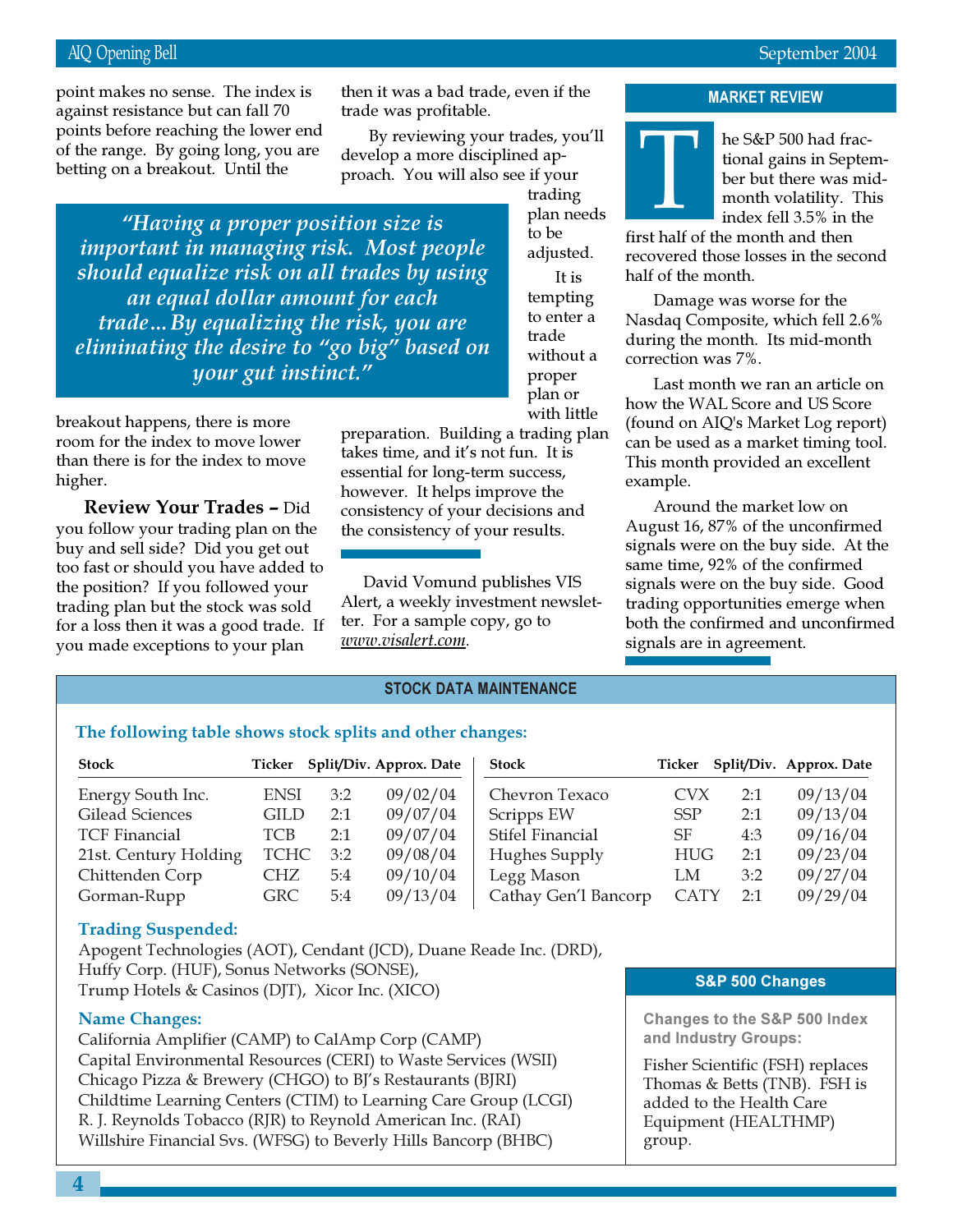## Market Timing with Industry Sectors

# **Get a Better Feeling for Health of Market -- Add Sector Rotation to Your Market Timing Model**

## **By David Vomund**

here are a lot of market timing methods. You can use moving average crossovers, chart pattern analysis, Expert Rating signals, relative strength indicators, etc. Nearly all these market timing models feature a direct analysis of a market index such as the S&P 500 or Dow Jones Industrial Average.

In this article we'll discuss a market timing technique that doesn't evaluate any of the market indexes. We'll perform an inter-market analysis on industry groups, revealing how industry group rotation can help you determine the health of the market.

Many people perform intermarket analysis. For example, by watching a commodity index you can predict inflation data, which in turn affects interest rate movement. Along the same lines, knowing which industry groups are leading or lagging the market gives an indication of the future strength or weakness of the market.

Most people know that the technology sector is highly correlated with the Nasdaq Composite. That's why the Nasdaq is often used as a measure of technology strength or weakness. But what about the S&P 500? Which sectors are the most highly correlated to that index (i.e. tend to move with the index)? The answer is very important.

The sectors showing the highest correlation to the S&P 500 depends on the industry group structure. No matter what structure you use, however, you will find Finance and Technology at or near the top of the

|                    | Table 1. Correlation versus the S&P 500 Index |  |  |  |  |  |
|--------------------|-----------------------------------------------|--|--|--|--|--|
| 8/20/99 to 8/20/04 |                                               |  |  |  |  |  |

| <b>Correlation</b> | <b>Ticker</b>   | <b>Sector</b>      |
|--------------------|-----------------|--------------------|
| 841                | <b>FINANCMM</b> | Finance            |
| 827                | <b>MISCMM</b>   | Miscellaneous      |
| 795                | <b>ELCTRCMM</b> | Electronics        |
| 762                | <b>MEDIAMM</b>  | Media              |
| 755                | <b>RETAILMM</b> | Retail             |
| 742                | <b>BUILDGMM</b> | <b>Building</b>    |
| 733                | <b>TELECMMM</b> | Telecommunications |
| 713                | <b>BANKNGMM</b> | <b>Banking</b>     |
| 709                | <b>INTNETMM</b> | Internet           |
| 698                | <b>UTILTYMM</b> | <b>Utility</b>     |
| 697                | <b>LEISREMM</b> | Leisure            |
| 695                | <b>TRANSPMM</b> | Transportation     |
| 690                | <b>AUTOMM</b>   | Automobile         |
| 673                | <b>CONSUMMM</b> | Consumer           |
| 665                | <b>CHEMCLMM</b> | Chemical           |
| 615                | <b>INSRNCMM</b> | Insurance          |
| 580                | <b>MEDICLMM</b> | Medical            |
| 575                | <b>CMPUTRMM</b> | Computer           |
| 508                | <b>AERSPCMM</b> | Aerospace/Defence  |
| 474                | <b>METALSMM</b> | <b>Metals</b>      |
| 451                | <b>OILGASMM</b> | Oil & Gas          |
| 418                | <b>FOODBVMM</b> | Food Beverage      |
|                    |                 |                    |

list. These are the two sectors that consistently rank as highly correlated to the S&P 500, no matter what structure or time period is used.

To demonstrate this, we used AIQ's MatchMaker program to run a five-year correlation test of all the sectors in the AIQ Pyramid structure versus the S&P 500. The results are found in Table 1. The sectors near the top of the list show the highest correlation to the S&P 500 while the sectors near the bottom have the lowest correlation. A correlation of 1000 signifies identical movement.

The sector with the highest correlation is Finance. Miscellaneous has the second highest correlation. That's not surprising because Miscellaneous contains a broad mix of stocks, just like the S&P 500 index. Electronics has the third highest correlation (a.k.a. Technology). The important point is the S&P 500 is highly correlated to Finance and Technology.

The sectors with the lowest correlation are Metals, Oil & Gas (a.k.a. Energy), and Food. If you are holding equities long in a bad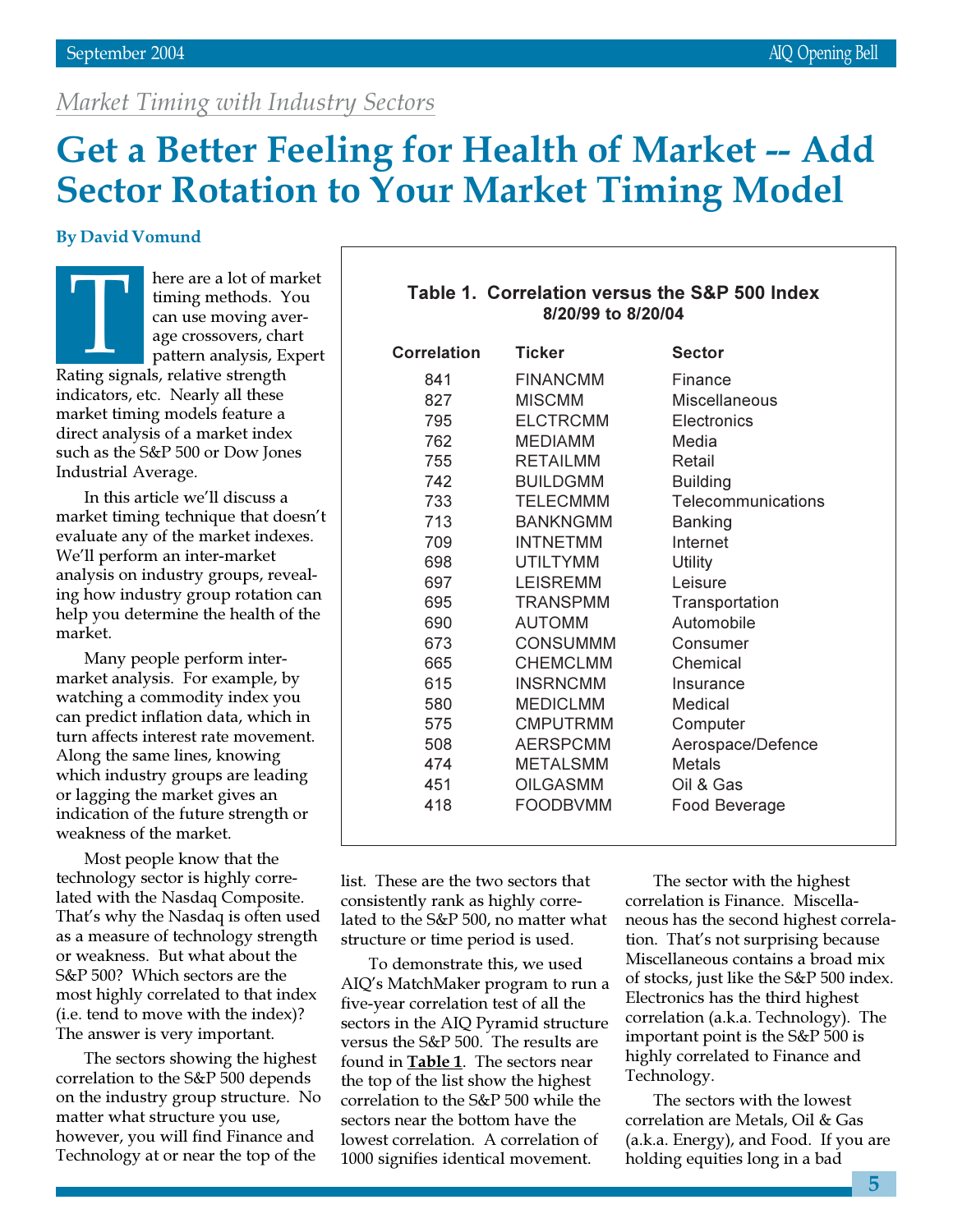market, then metals, energy, and food typically are the best sectors to hold. That's because their movement is somewhat independent of the market.

With this information, we can begin to judge the market's health based on group/sector rotation. Since Finance and Technology show the highest correlation to the market, these sectors had better be advancing when the market is moving higher. If the S&P 500 moves up without them, watch out. A market rally won't last long without these sectors. Along the same lines, if these sectors begin to outperform in a bad market environment then a low is near.

Let's clarify this with some examples. First we'll look at the market top at the start of July. At that time, the market was near the upper end of its trading range so it was going to either break to the upside or enter a correction within the range. To identify group rotation, we created a structure based on the largest holdings in the Rydex sector funds. AIQ's pre-built Group Analysis report was used.

| AIQ Reports                                                                                                                                                                                                                                                                                                                                                                                                                                                                                                                                                                                                                                                                                                                                                                                                                                                                                   |                                                                                                                                                                                                                                                                                                                                               |                                                                                                                                                                                                                                                                                                                                                                                                                                                                                                                                                                                                                                        |                                                                                                                                          |                                                                                                                                           |                                                                                                                  | a                                                                                                            |                                                                                                                                 |
|-----------------------------------------------------------------------------------------------------------------------------------------------------------------------------------------------------------------------------------------------------------------------------------------------------------------------------------------------------------------------------------------------------------------------------------------------------------------------------------------------------------------------------------------------------------------------------------------------------------------------------------------------------------------------------------------------------------------------------------------------------------------------------------------------------------------------------------------------------------------------------------------------|-----------------------------------------------------------------------------------------------------------------------------------------------------------------------------------------------------------------------------------------------------------------------------------------------------------------------------------------------|----------------------------------------------------------------------------------------------------------------------------------------------------------------------------------------------------------------------------------------------------------------------------------------------------------------------------------------------------------------------------------------------------------------------------------------------------------------------------------------------------------------------------------------------------------------------------------------------------------------------------------------|------------------------------------------------------------------------------------------------------------------------------------------|-------------------------------------------------------------------------------------------------------------------------------------------|------------------------------------------------------------------------------------------------------------------|--------------------------------------------------------------------------------------------------------------|---------------------------------------------------------------------------------------------------------------------------------|
| Reports View Generate Help                                                                                                                                                                                                                                                                                                                                                                                                                                                                                                                                                                                                                                                                                                                                                                                                                                                                    |                                                                                                                                                                                                                                                                                                                                               |                                                                                                                                                                                                                                                                                                                                                                                                                                                                                                                                                                                                                                        |                                                                                                                                          |                                                                                                                                           |                                                                                                                  |                                                                                                              |                                                                                                                                 |
| éif<br>圓圓<br>$\Box$ $\Box$<br>$\overline{\sim}$                                                                                                                                                                                                                                                                                                                                                                                                                                                                                                                                                                                                                                                                                                                                                                                                                                               | F                                                                                                                                                                                                                                                                                                                                             |                                                                                                                                                                                                                                                                                                                                                                                                                                                                                                                                                                                                                                        |                                                                                                                                          |                                                                                                                                           |                                                                                                                  |                                                                                                              |                                                                                                                                 |
| <b>   AIO Reports</b><br>E Stock Reports<br>Group Reports<br>Group Analysis<br>New Highs / New Lows<br>Ė<br>Ð<br>Price Change - Upside<br>Ė<br>Ð<br>Price Change - Downside<br>中<br>Ð<br>Relative Strength - Strong<br>Ė<br>Relative Strength - Weak<br>Ė<br>Persistence of Money Flow<br>Ė<br>Ð<br>Price Volume Divergence<br>÷.<br>Ð<br>Volume Spike<br>P<br><b>Volume Trend</b><br>n<br>Mov Avg Crossover - Upside<br>Ė<br>Ð<br>审<br>Mov Avg Crossover - Downsid<br>Ð<br>Crossover of Two Mov Avera<br>Ė<br>Mov Avg Status - Upside<br>Ė<br>Mov Avg Status - Downside<br>Ė<br>Point & Figure Breakout<br>Ė<br>Sector Reports<br>$\blacksquare$<br>郿<br>Mutual Fund Reports<br>田<br>P<br><b>Weekly Stock Reports</b><br>Ė<br>P<br>Weekly Group Reports<br>Ė<br>F<br><b>Weekly Sector Reports</b><br>Ė<br>Ð<br>Weekly Mutual Fund Reports<br>$\overline{+}$<br>ė P<br><b>Summary Reports</b> | Group Analysis Report<br>$07/02/04 -$ Daily<br>Ticker<br>RESERV<br><b>RENERG</b><br><b>RTRANS</b><br><b>RBASIC</b><br><b>AIRTRAN</b><br><b>RINTER</b><br><b>RLEIS</b><br><b>RCONS</b><br><b>RTELE</b><br>RBIO<br>DEFEN<br><b>RUTIL</b><br><b>REINAN</b><br><b>RTECH</b><br>RELECT<br>RMETAL<br><b>RBANK</b><br><b>RRETAI</b><br><b>RHCARE</b> | Score 68+ 32- Delta 37+ 63- Ave Delta 15+ 21-<br>Group<br>Rydex Energy Services (RYVIX)<br>Rydex Energy Fund<br>Rydex Transportation (RYPIX)<br>Rydex Basic Materials Fund (RYBIX)<br>Air Transportation<br>Rydex Internet (RYIIX)<br>Rydex Leisure (RYLIX)<br>Rydex Consumer Products (RYCIX)<br>Rydex Telecommunications (RYMIX)<br>Rydex Biotechnology (RYOIX)<br>Defense & Aerospace<br><b>Rydex Utilities</b><br>Rydex Financial Services (RYFIX)<br>Rydex Technology (RYTIX)<br>Rydex Electronics (RYSIX)<br>Rydex Precious Metals (RYPMX)<br>Rydex Banking Fund (RYKIX)<br>Rydex Retailing (RYRIX)<br>Rydex Health Care (RYHIX) | <b>TS</b><br>100<br>99<br>98<br>95<br>94<br>93<br>90<br>85<br>85<br>78<br>76<br>53<br>22<br>(26)<br>(45)<br>(53)<br>(91)<br>(94)<br>(98) | <b>DTS</b><br>1<br>5<br>(0)<br>3<br>(3)<br>(1)<br>4<br>(5)<br>(10)<br>(4)<br>(19)<br>(17)<br>55<br>(72)<br>(91)<br>28<br>8<br>(30)<br>(0) | num<br>10<br>9<br>10<br>10<br>9<br>10<br>10<br>10<br>9<br>10<br>8<br>10<br>9<br>10<br>10<br>10<br>13<br>15<br>10 | up%<br>0<br>0<br>10<br>0<br>11<br>0<br>U<br>20<br>11<br>10<br>12<br>10<br>n<br>0<br>10<br>0<br>15<br>6<br>10 | dn <sup>o</sup><br>10<br>O<br>70<br>40<br>44<br>30<br>20<br>10<br>33<br>30<br>37<br>60<br>0<br>30<br>40<br>30<br>15<br>26<br>10 |
| $\rightarrow$<br>≺                                                                                                                                                                                                                                                                                                                                                                                                                                                                                                                                                                                                                                                                                                                                                                                                                                                                            | ∢                                                                                                                                                                                                                                                                                                                                             | $\rm HII$                                                                                                                                                                                                                                                                                                                                                                                                                                                                                                                                                                                                                              |                                                                                                                                          |                                                                                                                                           |                                                                                                                  |                                                                                                              |                                                                                                                                 |
| For Help, press F1                                                                                                                                                                                                                                                                                                                                                                                                                                                                                                                                                                                                                                                                                                                                                                                                                                                                            |                                                                                                                                                                                                                                                                                                                                               |                                                                                                                                                                                                                                                                                                                                                                                                                                                                                                                                                                                                                                        |                                                                                                                                          |                                                                                                                                           |                                                                                                                  | <b>NUM</b>                                                                                                   |                                                                                                                                 |
|                                                                                                                                                                                                                                                                                                                                                                                                                                                                                                                                                                                                                                                                                                                                                                                                                                                                                               |                                                                                                                                                                                                                                                                                                                                               |                                                                                                                                                                                                                                                                                                                                                                                                                                                                                                                                                                                                                                        |                                                                                                                                          |                                                                                                                                           |                                                                                                                  |                                                                                                              |                                                                                                                                 |

**Figure 1.** AIQ Group Analysis Report for 07/02/04 lists sector fund ranks at market top.

 $\Box$ a $\times$ 

**Figure 1 shows the Group** Analysis report on July 2. It shows the defensive Energy groups at the top of the ranking but more importantly the lower end of the report is dominated by Financial and Technology groups. Four of the bottom seven groups are either financial or technology related. This industry

|       | group report was one of the first |
|-------|-----------------------------------|
|       | signs of approaching market weak- |
| ness. |                                   |

September 2004

Now let's look at the market bottom in May. At the time the S&P 500 was at the lower end of the range and would either break below the range or would begin to rally within the range. Figure 2 shows the Group Analysis report on May 21. Notice this time that Banking is the top group, and the top third of the report is dominated by financial and technology related groups. These groups moved toward the top of the ranking during a weak market, signaling the beginning of a monthlong rally.

It is not advisable to only use group rotation in your market timing decisions but it does work well when used in conjunction with the more standard market timing models. That's because its readings work independent of the readings from standard index analysis. By following the strength or weakness of the finance and technology groups, you can get a better feel for the market environment.

| Reports View<br>Generate Help                                                                                                                                                                                                                                                                                                                                                                                                                                                                                                                                                  |                                                                                                                                                                                                                                                           |                                                                                                                                                                                                                                                                                                                                                                                                                                    |                                                                                           |                                                                                |                                                                          |                                                                             |                                                                                                         |
|--------------------------------------------------------------------------------------------------------------------------------------------------------------------------------------------------------------------------------------------------------------------------------------------------------------------------------------------------------------------------------------------------------------------------------------------------------------------------------------------------------------------------------------------------------------------------------|-----------------------------------------------------------------------------------------------------------------------------------------------------------------------------------------------------------------------------------------------------------|------------------------------------------------------------------------------------------------------------------------------------------------------------------------------------------------------------------------------------------------------------------------------------------------------------------------------------------------------------------------------------------------------------------------------------|-------------------------------------------------------------------------------------------|--------------------------------------------------------------------------------|--------------------------------------------------------------------------|-----------------------------------------------------------------------------|---------------------------------------------------------------------------------------------------------|
| 厠<br>fie<br>ê,<br>m<br>围                                                                                                                                                                                                                                                                                                                                                                                                                                                                                                                                                       | F                                                                                                                                                                                                                                                         |                                                                                                                                                                                                                                                                                                                                                                                                                                    |                                                                                           |                                                                                |                                                                          |                                                                             |                                                                                                         |
| <b>四</b> AIO Reports<br>Ð<br><b>Stock Reports</b><br>由<br>Ð<br><b>Group Reports</b><br>Ė<br>Group Analysis<br>탈 New Highs / New Lows<br>$\overline{+}$<br>Price Change - Upside<br>Ė<br>Price Change - Downside<br>Ė<br>Relative Strength - Strong<br>$\overline{+}$<br>E Relative Strength - Weak<br>Ė<br>Ð<br>Persistence of Money Flow<br>审<br>Price Volume Divergence<br>审<br>Volume Spike<br>圕<br><b>Volume Trend</b><br>Mov Avg Crossover - Upside<br>匣<br>Ð<br>Mov Avg Crossover - Downsic<br>由<br>Ð<br>Crossover of Two Mov Avera<br>由<br>Mov Avg Status - Upside<br>由 | Group Analysis Report<br>05/21/04 - Daily<br>Ticker<br><b>RBANK</b><br><b>RMETAL</b><br><b>RUTIL</b><br><b>RTECH</b><br><b>RELECT</b><br><b>RFINAN</b><br><b>DEFEN</b><br><b>RBASIC</b><br><b>RBIO</b><br><b>BTRANS</b><br><b>AIRTRAN</b><br><b>RTELE</b> | Score 42+ 58- Delta 63+ 37- Ave Delta 19+ 22-<br>Group<br>Rydex Banking Fund (RYKIX)<br>Rydex Precious Metals (RYPMX)<br><b>Rydex Utilities</b><br>Rydex Technology (RYTIX)<br>Rydex Electronics (RYSIX)<br>Rydex Financial Services (RYFIX)<br>Defense & Aerospace<br>Rydex Basic Materials Fund (RYBIX)<br>Rydex Biotechnology (RYOIX)<br>Rydex Transportation (RYPIX)<br>Air Transportation<br>Rydex Telecommunications (RYMIX) | <b>TS</b><br>95<br>94<br>83<br>74<br>67<br>42<br>42<br>40<br>(24)<br>(42)<br>(45)<br>(56) | DTS<br>n.<br>13<br>7<br>26<br>17<br>77<br>(5)<br>80<br>3.<br>8<br>(98)<br>(23) | num<br>14<br>10<br>10<br>10<br>10<br>10<br>8<br>10<br>10<br>10<br>9<br>9 | up%<br>14<br>40<br>40<br>30<br>20<br>20<br>12<br>40<br>40<br>40<br>22<br>33 | dn <sup>o</sup><br>21<br>£<br>C<br>$\mathbf{C}$<br>10<br>10<br>25<br>10<br>C<br>10<br>c<br>$\mathbf{C}$ |
| Point & Figure Breakout<br>Ė<br>Ð<br><b>Sector Reports</b><br>$\overline{+}$<br>Ð<br><b>Mutual Fund Reports</b><br>Ė<br>P<br><b>Weekly Stock Reports</b><br>Ė<br>E<br><b>Weekly Group Reports</b><br>$\overline{+}$<br>F<br><b>Weekly Sector Reports</b><br>Ė<br>F<br>Weekly Mutual Fund Reports<br>$\overline{+}$<br>Ð<br><b>Summary Reports</b><br>Ŧ<br>∢<br>×<br>IIII.                                                                                                                                                                                                      | <b>RLEIS</b><br><b>RCONS</b><br><b>RINTER</b><br><b>RRETA</b><br><b>RENERG</b><br><b>RESERV</b><br><b>RHCARE</b><br>₹                                                                                                                                     | Rydex Leisure (RYLIX)<br>Rydex Consumer Products (RYCIX)<br>Rydex Internet (RYIIX)<br>Rydex Retailing (RYRIX)<br>Rydex Energy Fund<br>Rydex Energy Services (RYVIX)<br>Rydex Health Care (RYHIX)<br>m.                                                                                                                                                                                                                             | (70)<br>(82)<br>(85)<br>(94)<br>(95)<br>(99)<br>(100)                                     | (0)<br>(7)<br>$\mathbf{1}$<br>1<br>(17)<br>(1)<br>n.                           | 10<br>10<br>10<br>15<br>9<br>10<br>10                                    | 30<br>30<br>10<br>13<br>11<br>10<br>10                                      | 10<br>10<br>10<br>C<br>22<br>C<br>10<br>≯                                                               |
| For Help, press F1                                                                                                                                                                                                                                                                                                                                                                                                                                                                                                                                                             |                                                                                                                                                                                                                                                           |                                                                                                                                                                                                                                                                                                                                                                                                                                    |                                                                                           |                                                                                |                                                                          | <b>NUM</b>                                                                  |                                                                                                         |

Figure 3. AIQ Group Analysis Report for 05/21/04 lists sector fund ranks at market low.

AIO Reports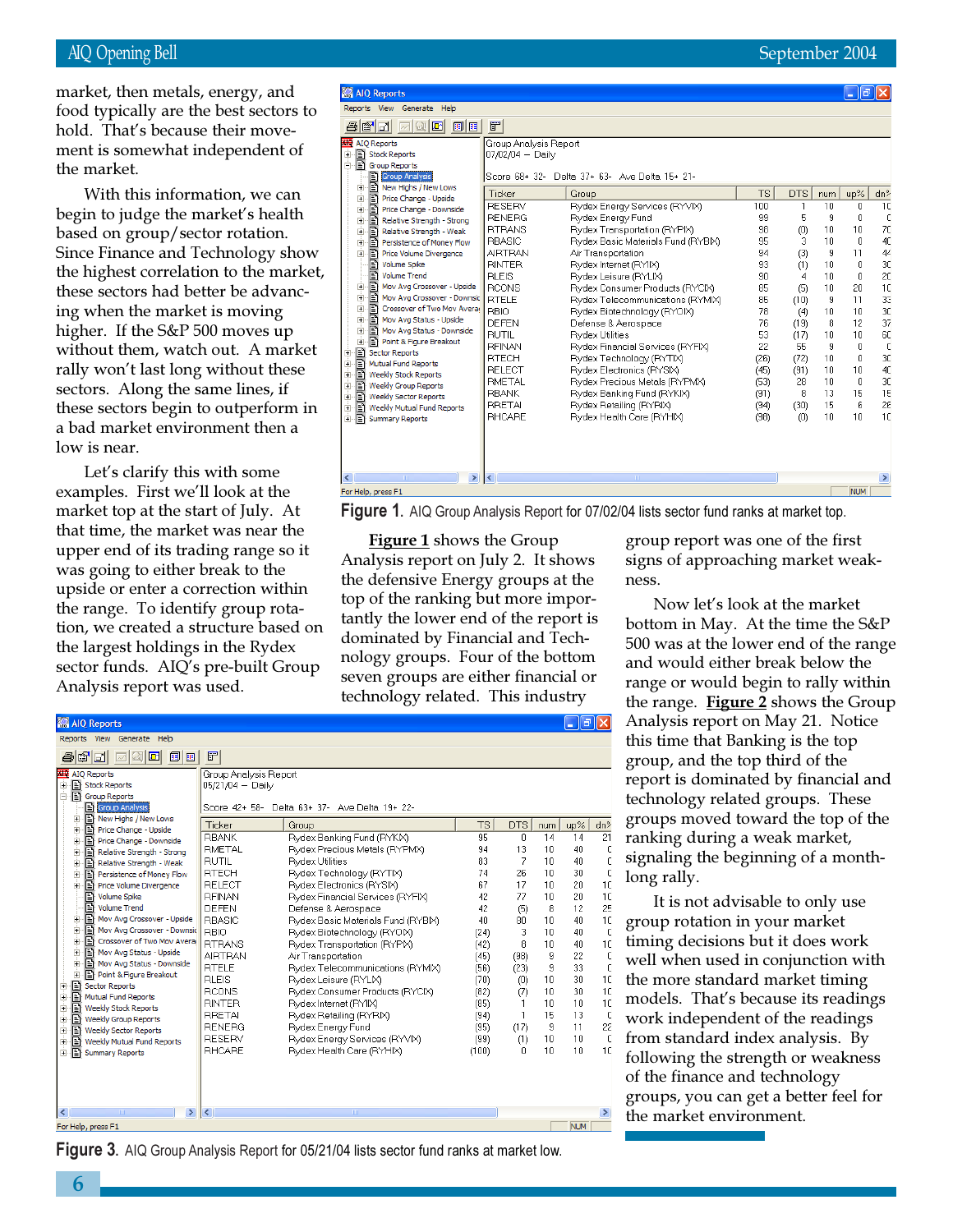## **SPECIAL SECTION --- OCTOBER TAHOE SEMINAR**

AIQ invites you to attend the 15th Annual Lake Tahoe Seminar **Harveys Resort and Casino** South Lake Tahoe October 11, 12, and 13, 2004



## Dan Zanger, chartpattern.com

Dan Zanger is Founder and President of chartpattern.com. Best known for his record breaking portfolio performance, Dan shares technical analysis education in his Understanding Chart Patterns section, and shows his international audience what setups he looks for in finding powerful movers in the



market. Dan's stock recommendations which can be found in his four-night per week newsletter are little known, and often under institutionally-subscribed stocks that he brings to the attention of his readership BEFORE the institutions move them. Dan has been an AIQ user for 12 years.

## Steve Palmquist, daisydogger.com

Steve Palmquist is a full time trader with nearly 20 years of experience and is a speaker at trade shows and seminars. Steve's daisydogger.com site provides trading tips and techniques, and the Timely Trades Letter provides a Market



Outlook, trading setups, and trading tips. Steve is an AIQ user.

## **Rich Denning, CPA Stock Investor**

Rich Denning, CPA, has been an AIQ user since 1985. A stock investor since 1973. Rich has concentrated on shortterm trading using systems written in AIQ's EDS language.



## **Two-track format to start**

This year's seminar starts out with 2 concurrent tracks on the first day. Track One will be for those recently joining AIQ or for users who need a refresher. Track Two will be for those more familiar with AIQ software, covering some more advanced topics. After lunch both tracks will combine for the remainder of the seminar.

# All 3 days for only



# **Hurry! Limited seating** call 1-800-332-2999

## Jerry Klein, investtalk.com

Founder of Klein-Pavlis-Peasley. Jerry, as clients and listeners feel comfortable calling him, began his career in the investment industry in 1962. Before starting his own firm, Jerry has acted as a Registered Securities Representative, Investment Advisor and Money Manager with a number of registered securities broker-dealers. He also co-presents



the Investtalk radio show every week night.

## David Vomund, Chief Analyst, AIQ Systems

David Vomund is editor of AIQ's Opening Bell newsletter, and publisher of VISalert.com newsletter. David is an experienced Money Manager and Market Timer.



Dean Kasparian, President, AIQ Systems

Dean Kasparian is President of AIQ Systems. An experienced analyst, Dean has been actively involved in all aspects of AIQ product development, AIQ seminars and workshops.



## **Steve Hill, Vice President, AIQ Systems**

Stephen Hill is Vice President of AIQ Systems. Steve has 12 years experience with AIQ products. He has been involved in all aspects of AIQ through support, sales and teaching seminars.

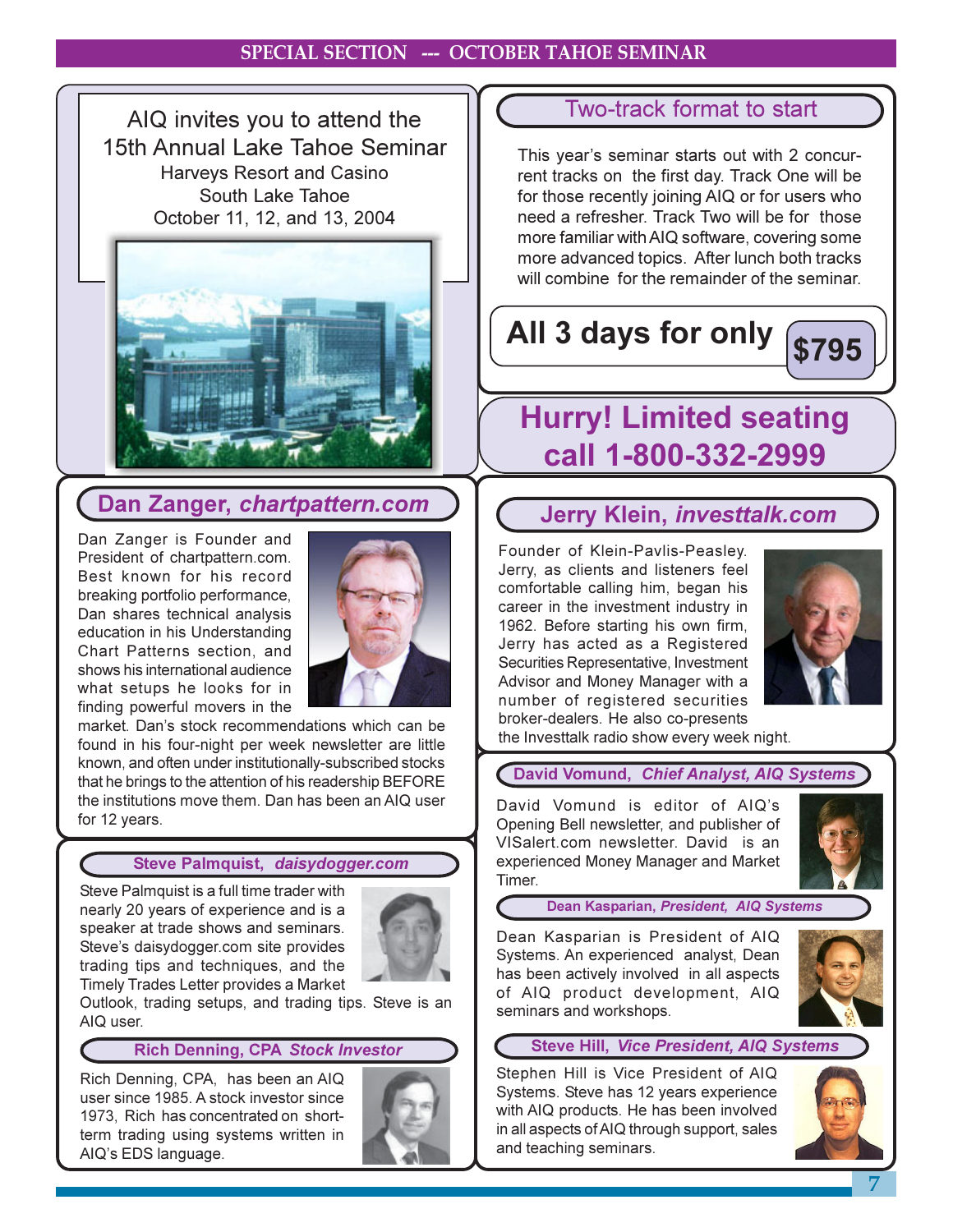| <b>DAY</b>                                                        | <b>Monday October 11, 2004</b>                                                                                                                                                                                                                                                                                                                                                                                                                                                                                         |                                                                                                                                                                                                                                                                                                                                                                                                                                                                                                                         |  |  |  |  |
|-------------------------------------------------------------------|------------------------------------------------------------------------------------------------------------------------------------------------------------------------------------------------------------------------------------------------------------------------------------------------------------------------------------------------------------------------------------------------------------------------------------------------------------------------------------------------------------------------|-------------------------------------------------------------------------------------------------------------------------------------------------------------------------------------------------------------------------------------------------------------------------------------------------------------------------------------------------------------------------------------------------------------------------------------------------------------------------------------------------------------------------|--|--|--|--|
| <b>ONE</b><br>7:30 - 8.30am Registration and AIQ Hosted Breakfast |                                                                                                                                                                                                                                                                                                                                                                                                                                                                                                                        |                                                                                                                                                                                                                                                                                                                                                                                                                                                                                                                         |  |  |  |  |
|                                                                   | <b>Track 1 - Using AIQ Effectively</b>                                                                                                                                                                                                                                                                                                                                                                                                                                                                                 | <b>Track 2 - Trading and Exiting</b>                                                                                                                                                                                                                                                                                                                                                                                                                                                                                    |  |  |  |  |
|                                                                   | $8:30$ am - 10:00am<br><b>Getting Started Right</b><br>David Vomund<br>David Vomund will discuss such areas as Market Timing,<br>Stock Selection and Group/Sector Rotation. Both this<br>session and the following session are perfect for a refresher<br>or if you are new to TradingExpert Pro.<br>10:30am - 12:00noon<br>Getting the Best Out of AIQ Dean Kasparian<br>Dean Kasparian will discuss the primary elements of AIQ's<br>Trading Expert Pro and will focus on how to get the best<br>out of these tools. | $8:30$ am - 10:00am<br><b>Real Time Trading Strategies</b> Steve Hill<br>Steve Hill will focus on real time trading systems in both<br>RT Alerts and in the new AIQ Real Time Back Test feature.<br>Exiting strategies in real time will also be discussed.<br>10:30am - 12:00noon<br><b>Exit Trading Strategies</b> Rich Denning<br>Rich Denning will focus on the importance of exiting<br>strategies and their place in your overall trading systems,<br>including trailing stops, system exits and days held exits. |  |  |  |  |
| 12:00noon - 1:30pm AIQ Hosted Lunch                               |                                                                                                                                                                                                                                                                                                                                                                                                                                                                                                                        |                                                                                                                                                                                                                                                                                                                                                                                                                                                                                                                         |  |  |  |  |
| <b>Track 1 and Track 2 combined for afternoon sessions</b>        |                                                                                                                                                                                                                                                                                                                                                                                                                                                                                                                        |                                                                                                                                                                                                                                                                                                                                                                                                                                                                                                                         |  |  |  |  |
|                                                                   | $1:30 \text{pm} - 3:00 \text{pm}$                                                                                                                                                                                                                                                                                                                                                                                                                                                                                      |                                                                                                                                                                                                                                                                                                                                                                                                                                                                                                                         |  |  |  |  |
|                                                                   | <b>Trading with the Market Part I</b><br><b>Steve Palmquist</b>                                                                                                                                                                                                                                                                                                                                                                                                                                                        |                                                                                                                                                                                                                                                                                                                                                                                                                                                                                                                         |  |  |  |  |

Trading with the Market Part I Steve's sessions outline trading strategies and how to vary the trading style and exit strategies based on current Market conditions. Steve will be sharing EDS scans and stop loss strategies that he uses in his trading. He will also explain how he analyzes the Market to determine which set of tools to use.

## 3:30pm - 5:00pm

#### **Hidden Tools in AIQ**

David Vomund will discuss some of the lesser known but very powerful tools within AIQ's TradingExpert Pro. Topics will include Hot Keys, Color Studies, Data Management, Custom Indicators, Breadth Builder, and much more.

**DAY TWO** 

## **Tuesday October 12, 2004**

## 7:30 - 8.30am AIQ Hosted Breakfast

David Vomund

8:30am - 10:00am

#### **Trading System Design** Dean Kasparian

In this session Dean kasparian will discuss the elements critical to forming a trading system strategy and discuss some of the pitfalls and traps to avoid in developing a system.

10:30am - 12:00noon

#### **ETF Trading** David Vomund

Exchange Traded Funds (ETFs) are the fastest growing financial product in the United States. In this session, David will discuss various ETF trading strategies. While day-trading strategies will be highlighted, most of the focus will be on longer-term rotational systems. David will discuss several mechanical trading systems, including the one that he uses for his managed account program, ETF portfolios.net.

## 12:00noon - 1:30pm AIQ Hosted Lunch

1:30pm - 3:00pm

**Trading with the Market Part II Steve Palmquist** 

Part II of Steve's session from yesterday.

## 3:30pm - 5:00pm

#### **Lessons from a Money Manager and Radio Talk Show Personality** Jerry Klein

Radio personality, Money Manager, and AIQ user Jerry Klein will discuss his analysis techniques, including the use of chart patterns, indicator readings, and basic fundamental analysis. Common pitfalls investors make will also be highlighted as well as his own "Stink-O-Meter."

## 6:00pm - 9:00pm AIQ Hosted Cocktail/Dinner Reception